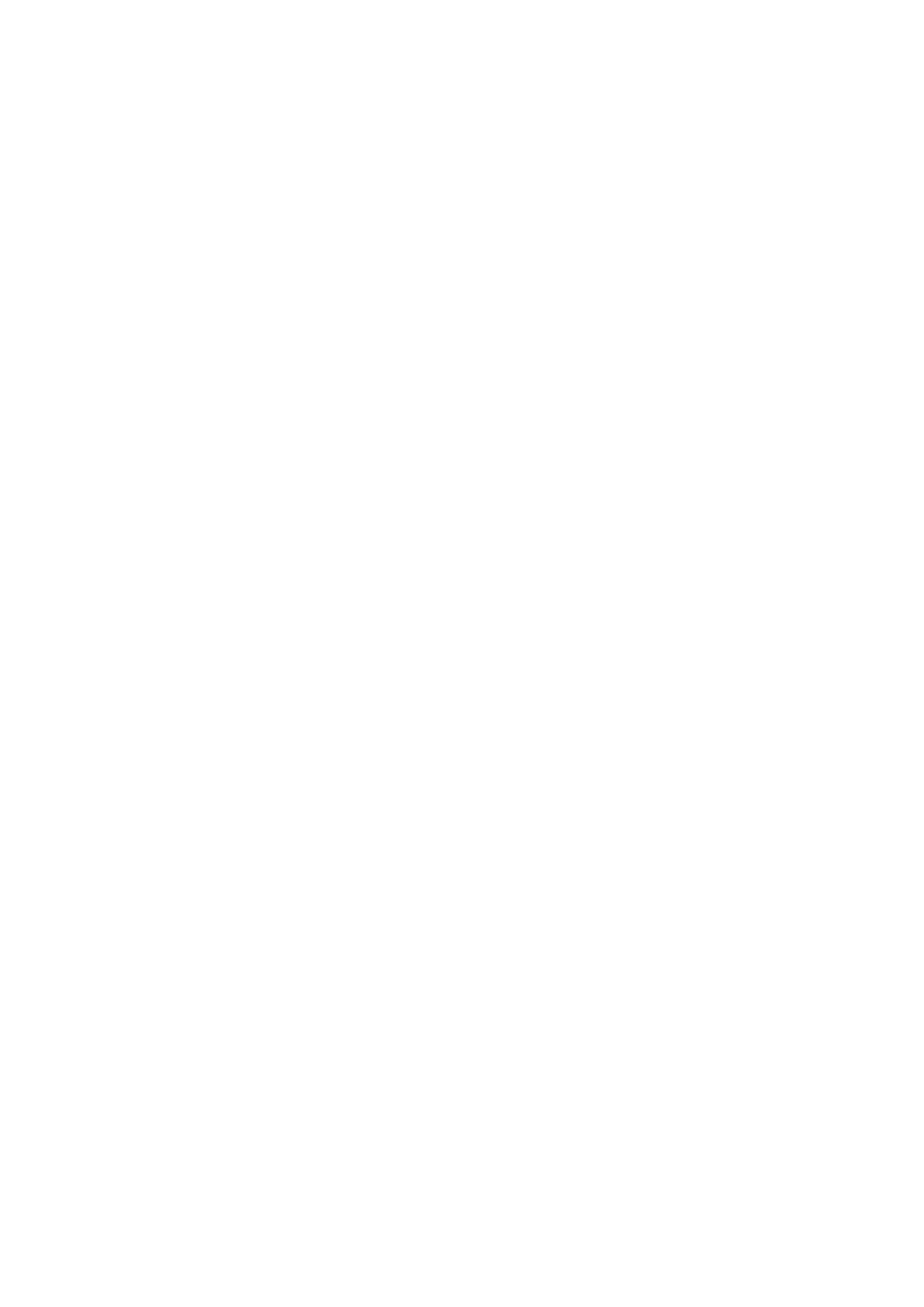BRANDS HATCH SOLO PRACTICE SUNDAY PRACTICE - 2 LAP TIMES

| Lap            | Time          |
|----------------|---------------|
|                |               |
| 5              | 52.165        |
| 6              | 52 404        |
| $\overline{7}$ | 52.280        |
| 8              | 52.037        |
| 9              | 52.119        |
| 10             | 51.969        |
| 11             | 52.685        |
|                | <b>FINISH</b> |
| 12             | 51.848        |

| <b>Colin Thompson</b> |        |  |  |
|-----------------------|--------|--|--|
| <b>START</b>          |        |  |  |
| 1                     |        |  |  |
| 2                     | 56.722 |  |  |
| 3                     | 54,458 |  |  |
| 4                     | 54 911 |  |  |
| 5                     | 54.616 |  |  |
| <b>FINISH</b>         |        |  |  |

| <b>Craig Neve</b> |               |  |
|-------------------|---------------|--|
|                   |               |  |
|                   | <b>START</b>  |  |
| 1                 |               |  |
| 2                 | 53.935        |  |
| 3                 | 53.116        |  |
| 4                 | 53.982        |  |
| 5                 | 54.656        |  |
| 6                 | 52.070        |  |
| $\overline{7}$    | 51.444        |  |
| 8                 | 51.695        |  |
| 9                 | 52.971        |  |
| 10                | 50.929        |  |
| 11                | 52 795        |  |
|                   | <b>FINISH</b> |  |
| 12                | 52.717        |  |

| Damon Smith   |              |  |
|---------------|--------------|--|
|               | <b>START</b> |  |
|               |              |  |
| 1             |              |  |
| 2             | 58.482       |  |
| 3             | 54.704       |  |
| 4             | 54 738       |  |
| 5             | 56.065       |  |
| 6             | 55.794       |  |
| <b>FINISH</b> |              |  |
|               |              |  |

| Daniel Jones |  |
|--------------|--|
|              |  |
| START        |  |

|  | 23/04/2221 - 24/04/2221 / BRANDS HATCH | 24/04/2022 - 10:30 / Page 2/4 |
|--|----------------------------------------|-------------------------------|
|--|----------------------------------------|-------------------------------|

| Lap            | Time          |
|----------------|---------------|
|                |               |
| 1              |               |
| 2              | 56.927        |
| 3              | 54.494        |
| 4              | 53.821        |
| 5              | 54 451        |
| 6              | 53.041        |
| $\overline{7}$ | 52.832        |
|                | <b>FINISH</b> |
|                |               |

| <b>Daniel Kift</b> |               |  |  |
|--------------------|---------------|--|--|
|                    | <b>START</b>  |  |  |
|                    |               |  |  |
| 1                  |               |  |  |
| 2                  | 1:00.308      |  |  |
| 3                  | 59.016        |  |  |
| 4                  | 58.547        |  |  |
| 5                  | 58.104        |  |  |
| 6                  | 58.501        |  |  |
|                    | <b>FINISH</b> |  |  |
|                    |               |  |  |

| Daniel Nelmes |        |  |
|---------------|--------|--|
| <b>START</b>  |        |  |
|               |        |  |
| 1             |        |  |
| 2             | 55.394 |  |
| 3             | 53.664 |  |
| 4             | 52.034 |  |
| 5             | 52.696 |  |
| 6             | 51.482 |  |
| 7             | 51.449 |  |
| 8             | 51.211 |  |
| 9             | 51 873 |  |
| <b>FINISH</b> |        |  |

| Darren Wilson |          |  |
|---------------|----------|--|
| <b>START</b>  |          |  |
|               |          |  |
| 1             |          |  |
| 2             | 1:01.993 |  |
| 3             | 58.829   |  |
| 3             |          |  |
| <b>FINISH</b> |          |  |

| Dave Mackay   |          |  |
|---------------|----------|--|
| <b>START</b>  |          |  |
|               |          |  |
| 1             |          |  |
| $\mathcal{P}$ | 1:05.808 |  |
| 3             | 54.019   |  |
| 4             | 55.157   |  |
| 5             | 52.596   |  |

| Lap | Time          |
|-----|---------------|
| 6   | 51.641        |
|     | <b>FINISH</b> |
|     |               |

|                | <b>Edward Giles</b> |
|----------------|---------------------|
|                | <b>START</b>        |
|                |                     |
| 1              |                     |
| 2              | 59.604              |
| 3              | 57.107              |
| 4              | 56.787              |
| 5              | 56.526              |
| 6              | 56.527              |
| $\overline{7}$ | 56.075              |
| 8              | 55.013              |
| 9              | 54.610              |
| 10             | 55.167              |
|                | <b>FINISH</b>       |
| 11             | 54.446              |

|   | <b>George Edwards</b> |
|---|-----------------------|
|   | START                 |
| 1 |                       |
| 2 | 52.144                |
| 3 | 51.944                |
| 4 | 53 220                |
| 5 | 58.446                |
| 6 | 51.910                |
|   | <b>FINISH</b>         |

| <b>Glen Williams</b> |               |
|----------------------|---------------|
|                      | <b>START</b>  |
|                      |               |
| 1                    |               |
| 2                    | 1:07.802      |
| 3                    | 58.922        |
| 4                    | 1:01.455      |
| 5                    | 59.388        |
| 6                    | 59.035        |
| 7                    | 59.923        |
| 8                    | 59.021        |
|                      | <b>FINISH</b> |

|   | <b>Grant Seymour</b> |
|---|----------------------|
|   | <b>START</b>         |
|   |                      |
| 1 |                      |
| 2 | 59.124               |
| 3 | 59.132               |
| 4 | 58.672               |
| 5 | 58 993               |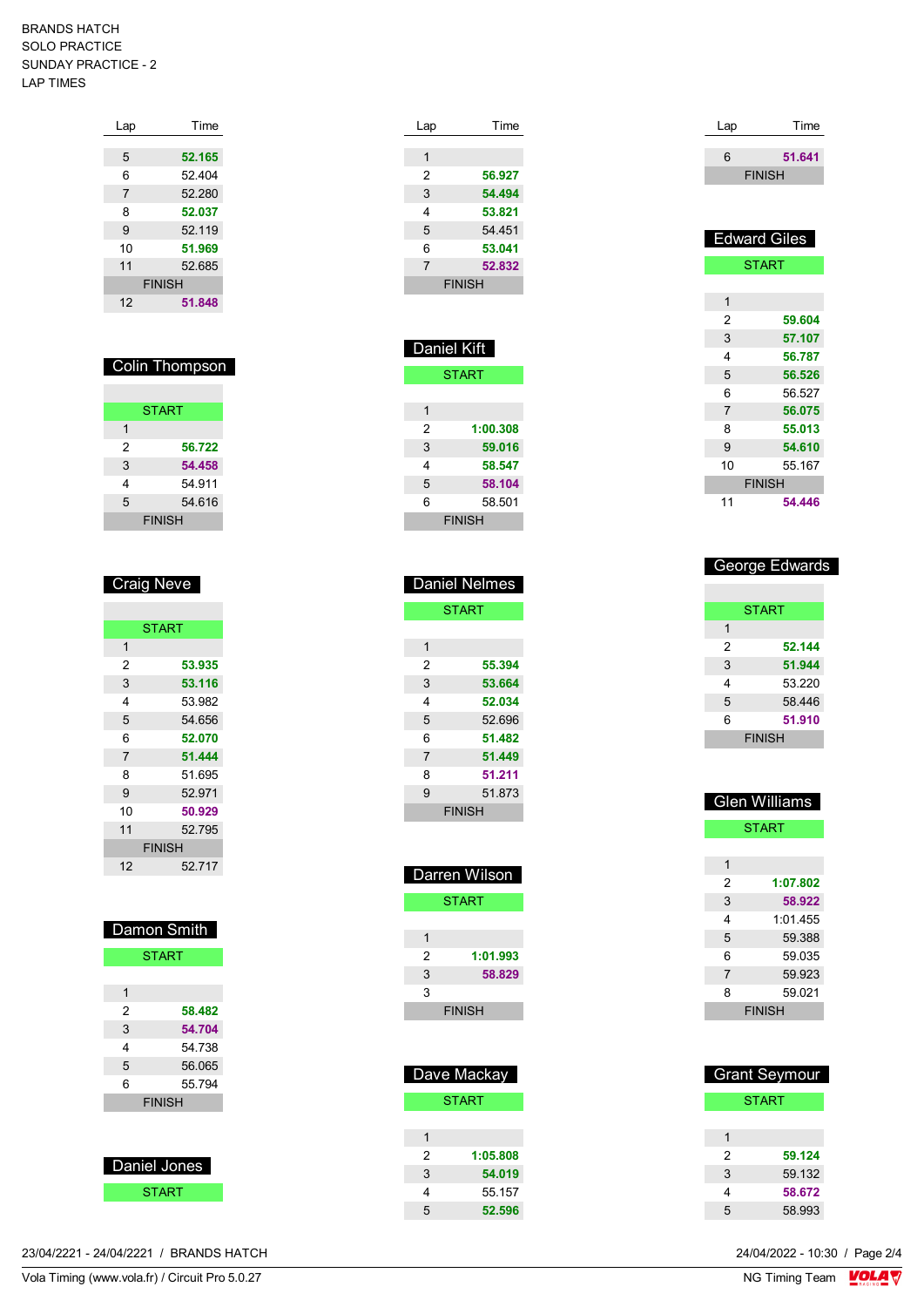## BRANDS HATCH SOLO PRACTICE SUNDAY PRACTICE - 2 LAP TIMES

| Lap | Time          |
|-----|---------------|
|     |               |
| 6   | 59.037        |
|     | <b>FINISH</b> |
|     |               |
|     |               |
|     |               |
|     |               |
|     | James Barber  |
|     |               |
|     | <b>START</b>  |
|     |               |
| 1   |               |
| 2   | 59.199        |

| ت  | 37.ZU4        |  |
|----|---------------|--|
| 4  | 56.784        |  |
| 5  | 58.986        |  |
| 6  | 57.746        |  |
| 7  | 58.566        |  |
| 8  | 57.141        |  |
| 9  | 56,200        |  |
| 10 | 56.174        |  |
|    | <b>FINISH</b> |  |
| 11 | 58.409        |  |

## James Mchardy

|                | <b>START</b>  |
|----------------|---------------|
| 1              |               |
| 2              | 54.809        |
| 3              | 53.835        |
| 4              | 53.804        |
| 5              | 54.213        |
| 6              | 56.572        |
| $\overline{7}$ | 53.408        |
|                | <b>FINISH</b> |

| Jason Hill |                  |
|------------|------------------|
|            | <b>START</b>     |
|            |                  |
| 1          |                  |
| 2          | 57.424           |
| 3          | 55.528           |
| 4          | 54.286           |
| 5          | 54.767           |
|            | <b>FINISH</b>    |
|            |                  |
|            |                  |
|            | Jason Wyeth      |
|            |                  |
|            | <b>START</b>     |
|            |                  |
| 1          |                  |
| 2          | 1:09.044         |
|            | <b>FINISH</b>    |
|            |                  |
|            |                  |
|            | Jeanpierre Zaire |
|            |                  |

| ſA |
|----|

23/04/2221 - 24/04/2221 / BRANDS HATCH

| Lap | Time          |
|-----|---------------|
|     |               |
|     |               |
| 1   |               |
| 2   | 57.641        |
| 3   | 56.660        |
| 4   | 56.792        |
| 5   | 57 324        |
| 6   | 56.579        |
| 7   | 56.466        |
| 8   | 57.956        |
| 9   | 56.864        |
|     | <b>FINISH</b> |
|     |               |

| John Dudman  |               |
|--------------|---------------|
| <b>START</b> |               |
|              |               |
| 1            |               |
| 2            | 54.592        |
| 3            | 53.141        |
| 4            | 54 715        |
| 5            | 55.523        |
| 6            | 53.362        |
| 6            |               |
|              | <b>FINISH</b> |
|              |               |

|               | Jono Young   |
|---------------|--------------|
|               | <b>START</b> |
|               |              |
| 1             |              |
| 2             | 59.264       |
| 3             | 58.348       |
| 4             | 58.223       |
| 5             | 59.395       |
| 6             | 58.636       |
| <b>FINISH</b> |              |
|               |              |

| Ken Chit <u>ty</u> |               |
|--------------------|---------------|
|                    | <b>START</b>  |
|                    |               |
| 1                  |               |
| 2                  | 57.927        |
| 3                  | 55.204        |
| 4                  | 53.754        |
| 5                  | 55.208        |
| 6                  | 53.336        |
| 7                  | 52.841        |
| 8                  | 54.058        |
|                    | <b>FINISH</b> |
|                    |               |
|                    |               |
|                    |               |

| Mark Strutt |  |
|-------------|--|
| START       |  |

| Lap | Time          |
|-----|---------------|
|     |               |
|     |               |
| 2   | 1:00.703      |
|     | <b>FINISH</b> |
|     |               |

| Mark Walker    |              |
|----------------|--------------|
|                | <b>START</b> |
|                |              |
| 1              |              |
| 2              | 58.620       |
| 3              | 58.360       |
| 4              | 56.768       |
| 5              | 59.330       |
| 6              | 56.655       |
| $\overline{7}$ | 56.102       |
| 8              | 54.780       |
| 9              | 54.940       |
| 10             | 54.711       |
| <b>FINISH</b>  |              |
| 11             | 54.300       |

| <b>Michael Blank</b> |               |
|----------------------|---------------|
|                      | <b>START</b>  |
|                      |               |
| 1                    |               |
| 2                    | 51.928        |
| 3                    | 51.883        |
| 4                    | 51.338        |
| 5                    | 53.223        |
|                      | <b>FINISH</b> |

| Mike Merritt |               |
|--------------|---------------|
|              | <b>START</b>  |
|              |               |
| 1            |               |
| 2            | 56.650        |
| 3            | 54.333        |
| 4            | 53.386        |
| 5            | 56.736        |
|              | <b>FINISH</b> |

| <b>Nick Vigors</b> |              |
|--------------------|--------------|
|                    | <b>START</b> |
|                    |              |
| 1                  |              |
| 2                  | 58.854       |
| 3                  | 56.649       |
| 4                  | 56.379       |
| 5                  | 58.023       |
| 6                  | 56.015       |
| 7                  | 54.832       |
| 8                  | 55.578       |

24/04/2022 - 10:30 / Page 3/4<br>NG Timing Team  $\sqrt{\text{OLA}}$